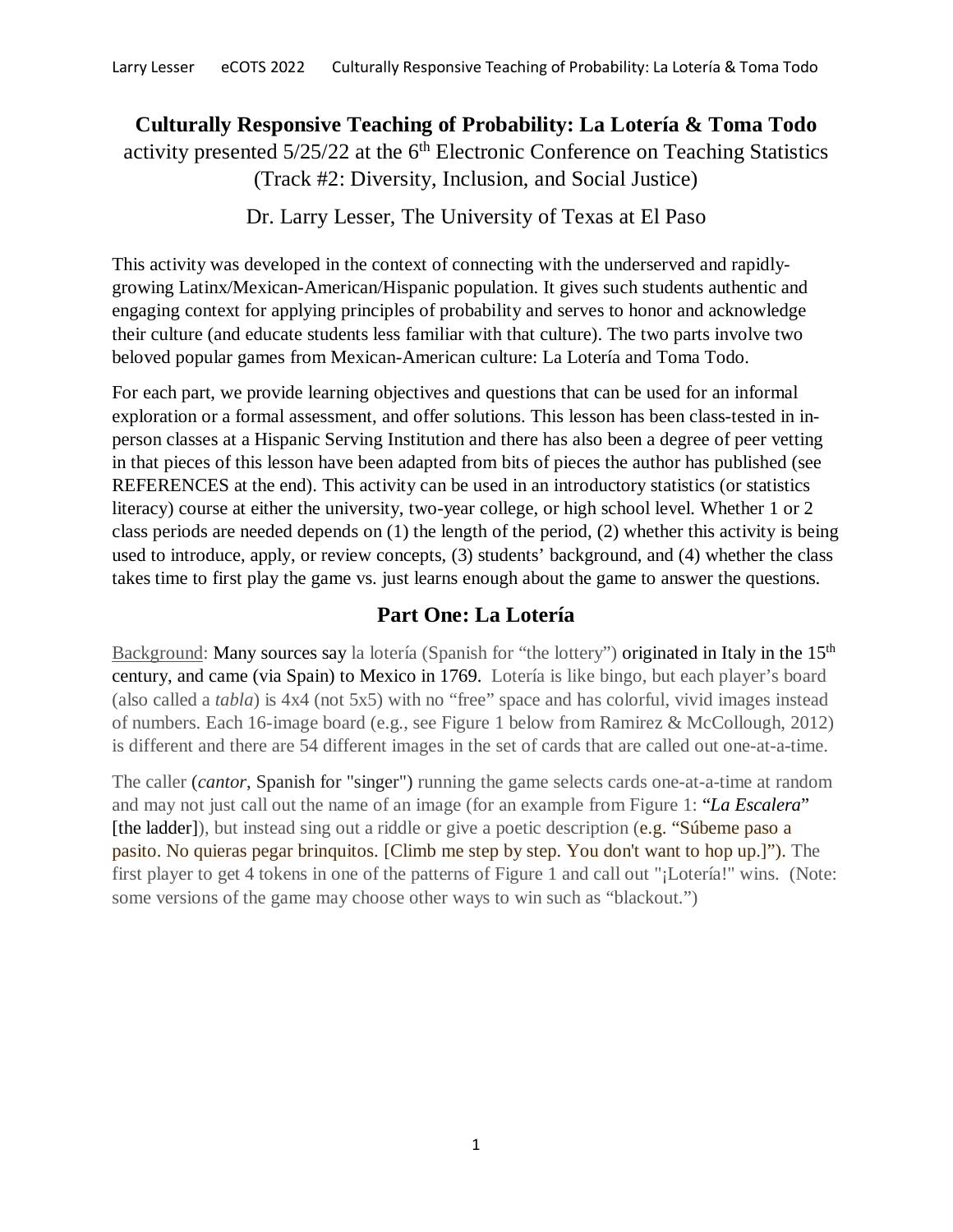

Figure 1. Sample "La Lotería" board and types of winning moves.

Materials: First, have on hand plenty of tokens (say, 10-15 times the number of players) for players to place on the board. The tokens are traditionally raw pinto beans, but could also be uncooked corn, nuts, raisins, wrapped hard candies, pebbles, plastic chips, buttons, etc. (The number of tokens will also cover the Toma Todo activity, of course.) The game boards (*tablas*) and deck of cards are available for under \$10 in physical and online gift shops that sell Mexican cultural items, and there are also plenty of websites on how to make your own tablas and cards. If it is not practical to take time to play it in class, students could be invited to play outside of class (e.g., using an online version such as [https://www.google.com/doodles/celebrating-loteria\)](https://www.google.com/doodles/celebrating-loteria) and watch a short video about it (e.g.,<https://www.youtube.com/watch?v=QbAuUVe0W9c>or [https://www.youtube.com/watch?v=QMxUIhEb84A\)](https://www.youtube.com/watch?v=QMxUIhEb84A). Then students can be asked to answer a series of questions while having in view Figure 1 from Ramirez & McCollough (2012).

Learning Objectives: Question 1 uses learning objectives for the multiplication rule for independent events as well as the complement rule. Questions 2 and 4 involve the learning objective of identifying possible outcomes of a probability situation. Question 3 has the learning objective of finding a probability by first calculating a combination.

1. What's the probability that the first card called is not on your 4x4 tabla? What's the probability that neither of the first two cards called is on your tabla?

Solution: 16 of 54 cards ARE on your tabla, so the complement rule says  $P(1^{st}$  card called is not on your tabla) =  $1 - P(1^{st}$  card is on your tabla) =  $1 - (16/54) = 38/54$ . Since cards are drawn independently without replacement, the probability that both the first and second cards are not on your board is (38/54)\*(37/53).

2. Based on Figure 1, how many ways are there for a player to win?

Solution: Figure 1 helps us see that there are 12: 4 ways to win by "row", 4 ways by "column", 2 ways by "diagonal", 1 way by "4 corners" and 1 way by "center rectangle"'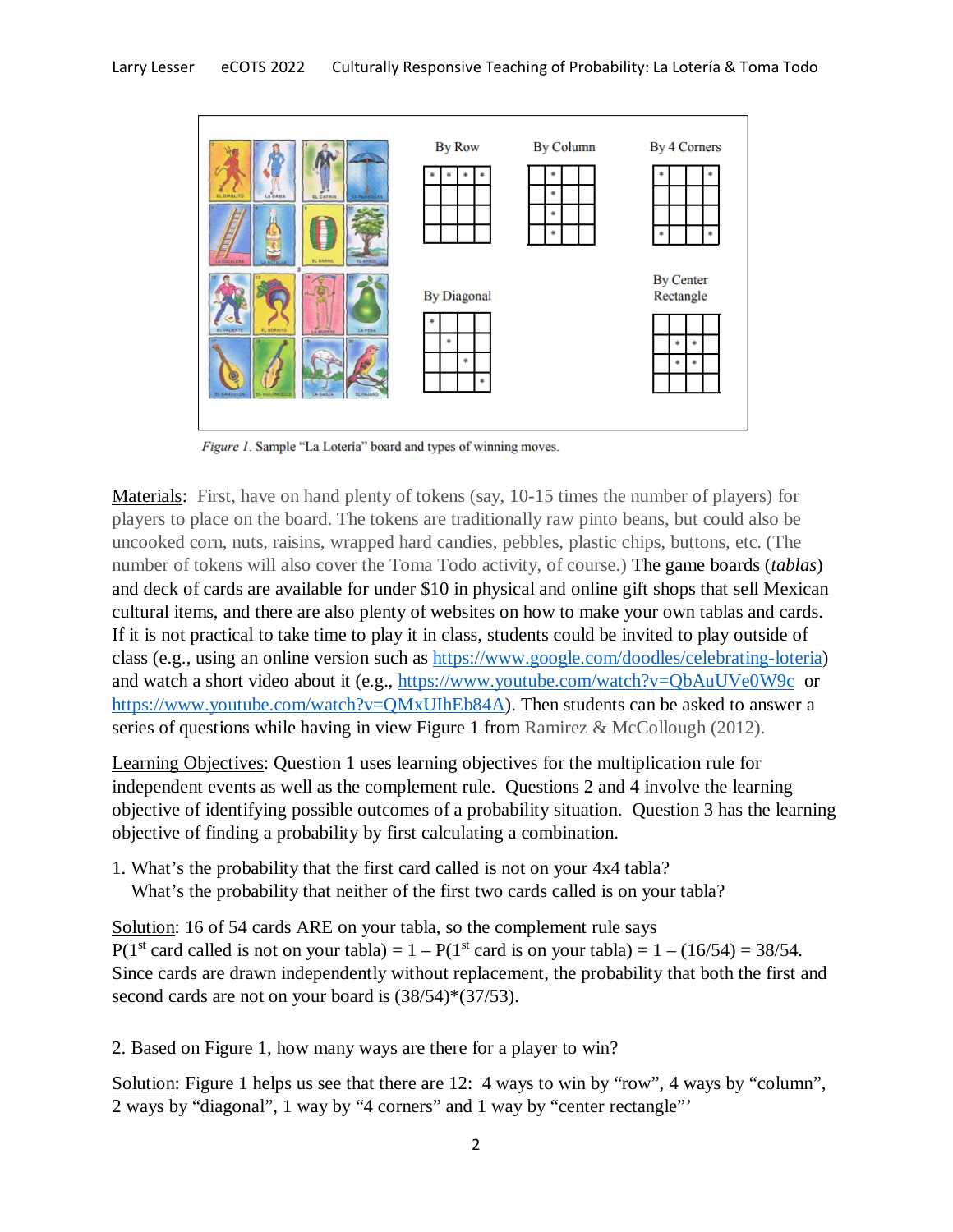3. What's the probability that you have a win after the caller calls exactly 4 cards?

Solution: The probability of this (very unlikely) event can be obtained in more than one way. We can take the answer from Question #2 and divide it by the ways the caller can choose 4 cards from 54. In other words,  $12/C(54.4) = 12/316251 = .000038$ , which is less than 1 in 26,000. Another way to look at it is to find the probability that the first four cards called by the caller happen to all be on the player's game board, and then multiply that answer by the probability that those 4 cards happen to be in a geometric pattern that is (out of all ways 4 spaces can be chosen on a 4x4 board) one of the 12 ways of winning. And so, we obtain  $[(16/54)(15/53)(14/52)(13/51)]$  \* (12/ C(16,4)), which yields the same (tiny) answer!

4. What's the smallest number of cards (out of 54) that the caller could call before your 4x4 board MUST win?

Solution: Suppose 12 cards have been called that are on your game board, as shown by X's in the following figure (from Lesser, 2013). As you see, it is possible to cover these 12 spaces and yet not have one of the winning combinations. (A way to derive such a figure is to first put  $X$ 's in 3 of the 4 corners. The empty corner will mean you have to leave an empty cell in one of the innermost four cells that is not on its diagonal. That latter empty cell in turn means you can fill in the rest of the row and column it is in. It will then be clear which two of the remaining cells must be left empty.) Now, assume the 4 uncovered spaces on your game board are the only 4 cards that have not yet been called in the deck of 54 cards. Then, this means that 50 cards have been called so far, and the very next card must produce a win, and so the answer to the question is 51.

Enrichment/Extensions:

- How is the layout of open spaces in the above diagram similar to and different from a Latin square design?
- What is the expected number of cards called before you would be able to shout "¡Lotería!" (independent of other players)?
- from [https://fivethirtyeight.com/features/can-you-win-the-loteria/:](https://fivethirtyeight.com/features/can-you-win-the-loteria/) "you and your friend Christina decide to face off in a friendly game of Lotería. What is the probability that either of you ends the game with an empty grid, i.e. none of your images was called? How does this probability change if there were more or fewer unique images? Larger or smaller player grids?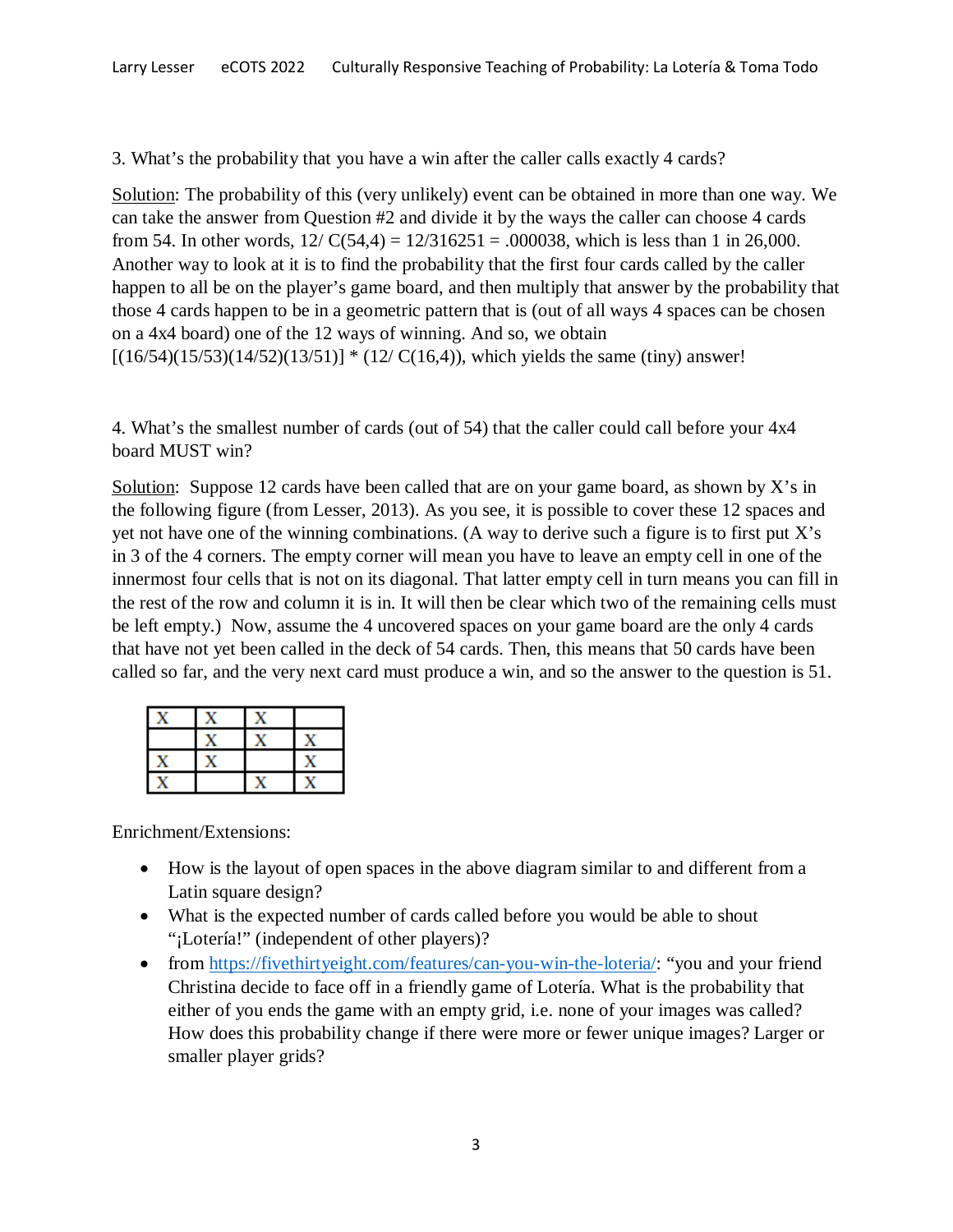## **Part Two: Toma Todo**

Background: Toma Todo (sometimes called *la pirinola*, which is the name of the spinning top (or *topa*) used in the game) is a game common in México, and some other parts of Latin America. We share a composite of the most standard versions of the children's game (i.e., we are not considering variations some adults may have later modified for gambling or drinking).

A round consists of each player getting one turn to spin the pirinola. To launch the game, the players determine the order they will spin within a round and sit in a circle in that order. Then decide how many tokens each player starts with (e.g., 10) and the initial size of the pile in the center called the "pot." Decide what it will mean to "win"—while you could play until one person has all of the tokens, it will be more practical and fast to just see who is ahead after a fixed number of rounds. Now start the first round. If the pot gets down to 0 or 1 token, every player puts 2 tokens into the pot. A player running out of tokens is eliminated from the game.

Materials: The pirinola is a six-sided top available in physical and online gift shops that sell Mexican cultural items. A top made of wood (see photo below from Lesser, 2010) can be up to \$10 while a plastic one is only \$2. There are also virtual apps for this game, and the top can also be handmade by sticking a toothpick or pencil halfway through a hexagonal piece of cardboard divided into 6 triangles (as shown below on the right; templates can be found online). An alternative to a top is using a 6-region spinner or a cubical die.



The following table (in descending order of how good the outcome is for the person who just spun) lists what Spanish words are printed on each of the six sides of the pirinola, along with what it means in terms of the game. Basically, you need to learn just 3 words:

 $toma = take (from the pot), \quad pon(en) = put (into the pot), \quad todo(s) = all$ 

| <b>Face-up side</b> | Toma todo  | Toma 2       | Toma 1      | Todos ponen    | Pon 1         | Pon 2          |
|---------------------|------------|--------------|-------------|----------------|---------------|----------------|
| <b>Action by</b>    | Take all   | Take 2 chips | take 1 chip | ALL players    | Put 1 chip in | Put 2 chips in |
| player who          | chips from | from pot     | from pot    | put 2 chips in | pot           | pot            |
| just spun           | pot        |              |             | pot            |               |                |

Assume N players are playing. Let's say that each player starts off with, say, a dozen chips and that the pot initially starts off with P chips in it. [Note: to make the problem easier or more accessible to students with less mathematical background, you could change P to a specific number – say, 10 – and choose N to be, say, 5. Another option is to just let the initial pot  $P = 2N$ , since that is the "reset" pot when it gets emptied by someone spinning "toma todo".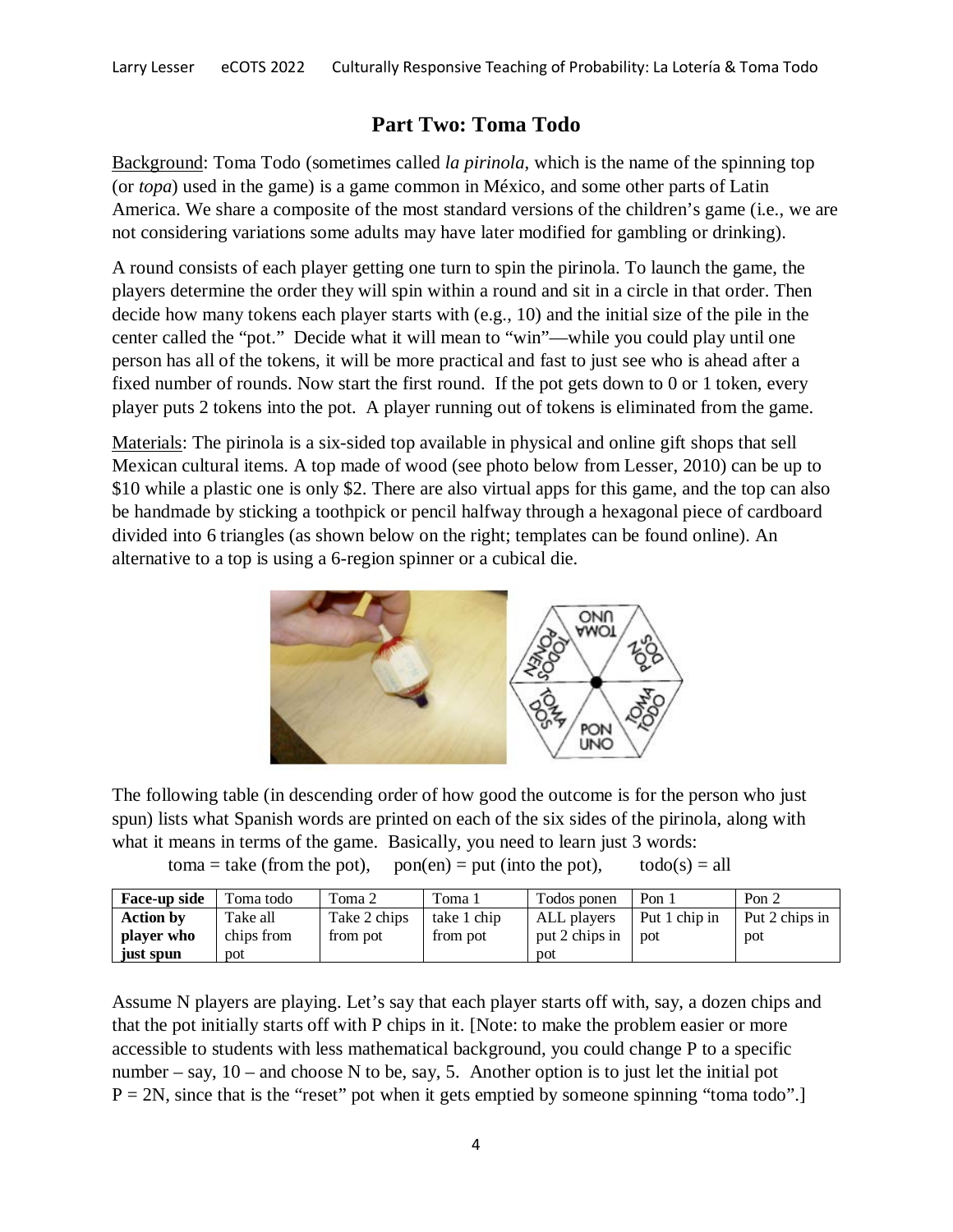Learning Objectives: The learning objectives related to questions 1-4 mainly involve calculating expected value and articulating a sample space. Question 5 deals with the learning objective of recognizing when events are independent.

For these questions, suppose the first player to spin is Alonzo, and the second player is Elena.

1.) What is the probability that Alonzo will have an increase in the number of chips he has after he takes the first turn? Show your work and reasoning.

Solution: of the 6 possible outcomes (which are equally-likely), 3 of them involve a gain, so the answer is  $3/6 = \frac{1}{2}$ .

2.) What is the expected value of the number of chips that Alonzo will win on the first turn? Show your work and reasoning. Is this a value that could actually occur?

Solution:  $(1/6)(1) + (1/6)(2) + (1/6)(P) + (1/6)(-1) + (1/6)(-2) + (1/6)(-2) = (P-2)/6$ , which is always nonnegative since the rules do not allow the pot before a spin to be less than 2. For  $P =$ 10, this would be an expected gain of 4/3 chips. Note that the result of a spin must be an integral value, so 4/3 is never an actual value that could occur, which is a nice reminder in general about the expected value (analogous to how the mean of a dataset need not be a value of that dataset).

3.) Considering the 6 possible outcomes that can happen with Alonzo's (and the game's) first turn, what is the expected value of the number of chips that will be in the pot right before Elena takes the game's second (and her first) turn? Show your work and reasoning.

Solution: The 6 outcomes are P-1, P-2, 2N, P+1, P+2, P+2N. The expected value (the mean of these outcomes) is  $(5P + 4N)/6$ , which for P=10 and N=5 equals  $70/6 = 112/3$  chips, which is larger than the original pot of 10. For more generality, students can show algebraically that  $(5P + 4N)/6 \ge P$  as long as  $P \le 4N$ .

4.) Is the expected value of the number of chips that Elena wins with her first turn (i.e., the game's second turn) less than, greater than, or equal to the correct answer to Question #2? Show your work and reasoning.

Solution: We can answer the question with intuition because the "toma todo" outcome is the only one that depends on the size of the pot and if we know (from Question #3) that the expected size of the pot before Elena spins is larger than it was when Alonzo spun, we can conclude that the answer is "greater than" and that the second player has an advantage over the first player. Of course, we can also take a more formal approach by writing out the sample space (providing values for P and/or N, if desired) faced by Elena with this table: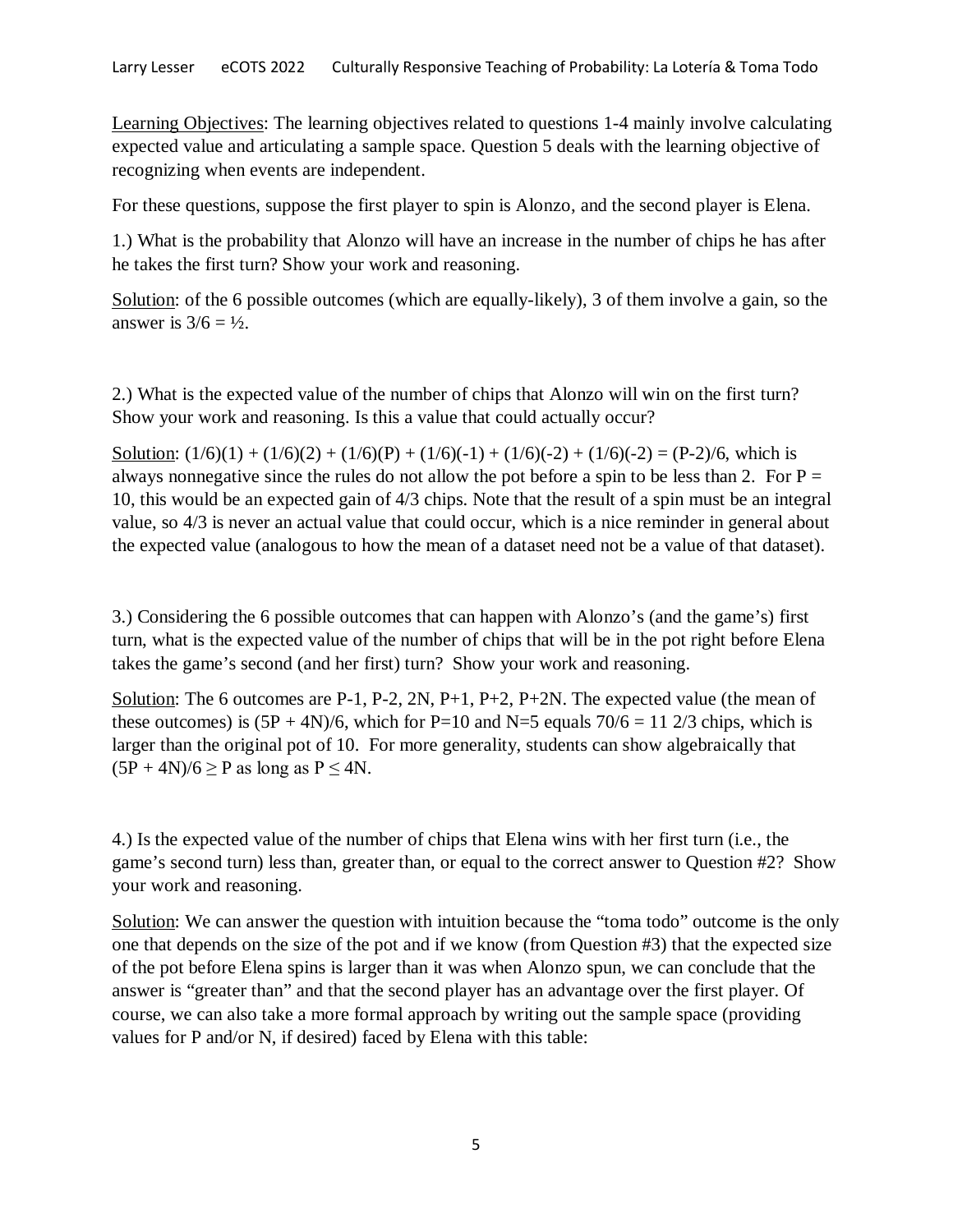#### Larry Lesser eCOTS 2022 Culturally Responsive Teaching of Probability: La Lotería & Toma Todo

| Outcome for the       |           |      |      | Result of game's second spin |      |      |       |
|-----------------------|-----------|------|------|------------------------------|------|------|-------|
| player that takes the |           | Toma | Toma | Toma                         | Pon  | Pon  | Todos |
| game's second turn    |           |      | 2    | todo                         |      | 2    | ponen |
| Result                | Toma 1    | $+1$ | $+2$ | $P-1$                        | $-1$ | $-2$ | $-2$  |
| of                    | Toma 2    | $+1$ | $+2$ | $P-2$                        | $-1$ | $-2$ | $-2$  |
| game's                | Toma todo | $+1$ | $+2$ | P                            | $-1$ | $-2$ | $-2$  |
| first                 | Pon 1     | $+1$ | $+2$ | $P+1$                        | $-1$ | $-2$ | $-2$  |
| spin                  | Pon 2     | $+1$ | $+2$ | $P+2$                        | $-1$ | $-2$ | $-2$  |
|                       | Todos     | $+1$ | $+2$ | $P+2N$                       | $-1$ | $-2$ | $-2$  |
|                       | ponen     |      |      |                              |      |      |       |

5.) Complete the table below, where event  $A = "Alonzo spins 'toma 2' on his first turn."$ 

| Event B                                  | Are $A \& B$ independent? |
|------------------------------------------|---------------------------|
| Alonzo spins 'toma 2' on his second spin |                           |
| Alonzo spins 'toma 1' on his second spin |                           |
| Alonzo spins 'toma 1' on his first spin  |                           |
| Elena spins 'toma 2' on her first spin   |                           |

Solution: Answers are yes, yes, no, yes, respectively.

To justify the "no" on the penultimate row, note  $P(A|B) = 0$ , which is not equal to  $P(A) = 1/6$ .

Enrichment/Extensions:

- Explore the rules of the game of dreidel (a 4-sided top used in Jewish culture during the holiday of Hanukkah) and see which of the first two players has the advantage.
- How might you change the rules of dreidel (or Toma Todo) so that the order players spin does not give anyone an advantage?
- What other put-and-take spinning top games around the world can you explore (e.g., see [http://www.dreidelfun.com/2008/10/dreidel-around-the-world.html\)](http://www.dreidelfun.com/2008/10/dreidel-around-the-world.html)?

NOTE:

continue the dialogue in the CAUSE Slack group **[causeweb.org/slack,](https://causeweb.org/slack)** using this channel:

### **#ecots22-2-diversity-inclusion-social-justice-in-data-science-and-statistics**